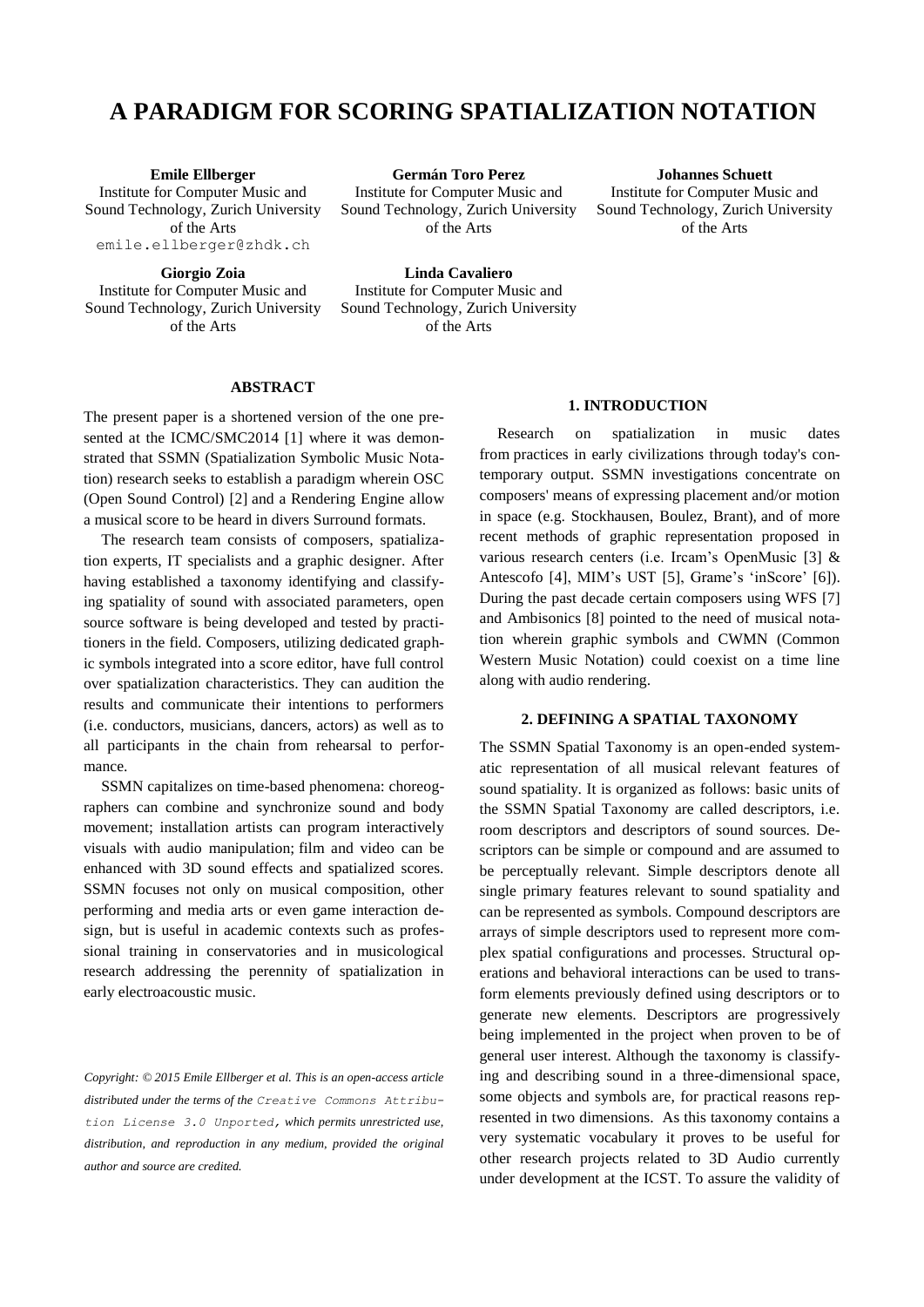concepts within this taxonomy, the SSMN team has undertaken the task of testing perception of sound spatiality elements both in 2D and 3D mode, with key questions being what can be perceived or not, and under which conditions.

# **3. CREATING GRAPHIC SYMBOLS**

In accordance with the SSMN Spatial Taxonomy requirements, a basic set of symbols was researched and designed with the primary criteria requiring clarity, legibility and rapid recognition. Equally, the choice between symbolic or descriptive designs becomes particularly relevant. Thus, the SSMN Symbol Set synthesizes both approaches. Depending on the requirements of a musical composition, spatialization information can be very complex; configurations consisting of simultaneous trajectories with varied types and durations require transmitting elaborate I/O data that must be readily understood and communicated to all in the chain from creator to performer to sound engineer. Communication between the target users is simplified with SSMN: the symbols could be common to various types of outputs (score, cue sheet, sound design, video editors) and the associated rendering parameters can be freely edited in available and future tools. They can also be used in remastering situations, preparation of audio tracks for video games, 3D cinema, surround radio broadcasting, theater productions, choreography and installations.

## **The symbol set**

 $\overline{a}$ 

The SSMN Symbol set and subsets are organized so as to be easily inserted in a GUI (Figure 1). In order to facilitate the use of the SSMN symbols and their introduction into the musical score five categories of symbols related to the following aspects are defined:

- Physical performance space characteristics (geometrical form, size, reverberance, inside/outside)
- Initial physical placements of performers, microphones, loud speakers and objects
- Localization and quality of sound sources (acoustic and projected audio*<sup>1</sup>* )
- Trajectories and/or displacement of sound sources, microphones, loud speakers, and objects whether individually, in groups or more complex configurations (sound clouds, planes, surfaces)
- Inter-application communication possibilities and protocols (OSC, MIDI) as well as inte-

gration with external programming environments.

| <b>Bott</b><br><b>Capta</b>                      | ⊕<br>cabe<br>splast.            | drach                | t.                       | X          |                          | en i stien |
|--------------------------------------------------|---------------------------------|----------------------|--------------------------|------------|--------------------------|------------|
|                                                  |                                 | Eyes.                | de la                    | ×.<br>xde  | رت                       | <u>— і</u> |
| $\overline{\mathbf{x}}$<br>20 percent<br>Seconds | x<br>$-31 + 4 = 7$<br>projector | х<br>क जाता।<br>जन्म | x<br>×<br>五面             | د<br>تاريخ | $\overline{\phantom{a}}$ | nod:Sc:    |
| ×,<br>÷<br>and a                                 | ×<br>⇒                          | х                    | ٠<br>2D gany<br>Wanan ka | dina lar   | 들                        | <u>т.</u>  |

**Figure 1**. Extract of SSMN symbols set.

## **4. IMPLEMENTATION OF MUSESCORE\_SSMN**

The notation editor MuseScore was chosen due to its Open Source characteristics and its OSC communication possibilities, i.e. on/off/play/pause/next/. The SSMN implementation now allows all parameters and values of the symbols to be transmitted to target software within the tool set and equally receive data for control. Symbols are organized into palettes and menus according to SSMN categories, classes and functions. Once placed in the score, an Inspector window displays user-defined rendering parameters and flags specific to each type of symbol. A 2D/3D radar view displays the activity of the spatial movements from a selected note to another, or over a section of the score. Clicking on a symbol in the score allows seeing the entire trajectory in the radar. Several templates have been designed to facilitate formatting various score-types. The user commonly places SSMN symbols on any instrumental staff; nonetheless, a dedicated *SSMN Staff* can be utilized to transmit spatialization data as well as OSC messages, independently of notation, to any software with OSC functionality (Figure 2).



**Figure 2**. MuseScoreSSMN example: symbol → score → parameters → radar

<sup>1</sup> Acoustic audio refers to the natural sound of instruments whereas projected audio refers to sounds coming from loudspeakers.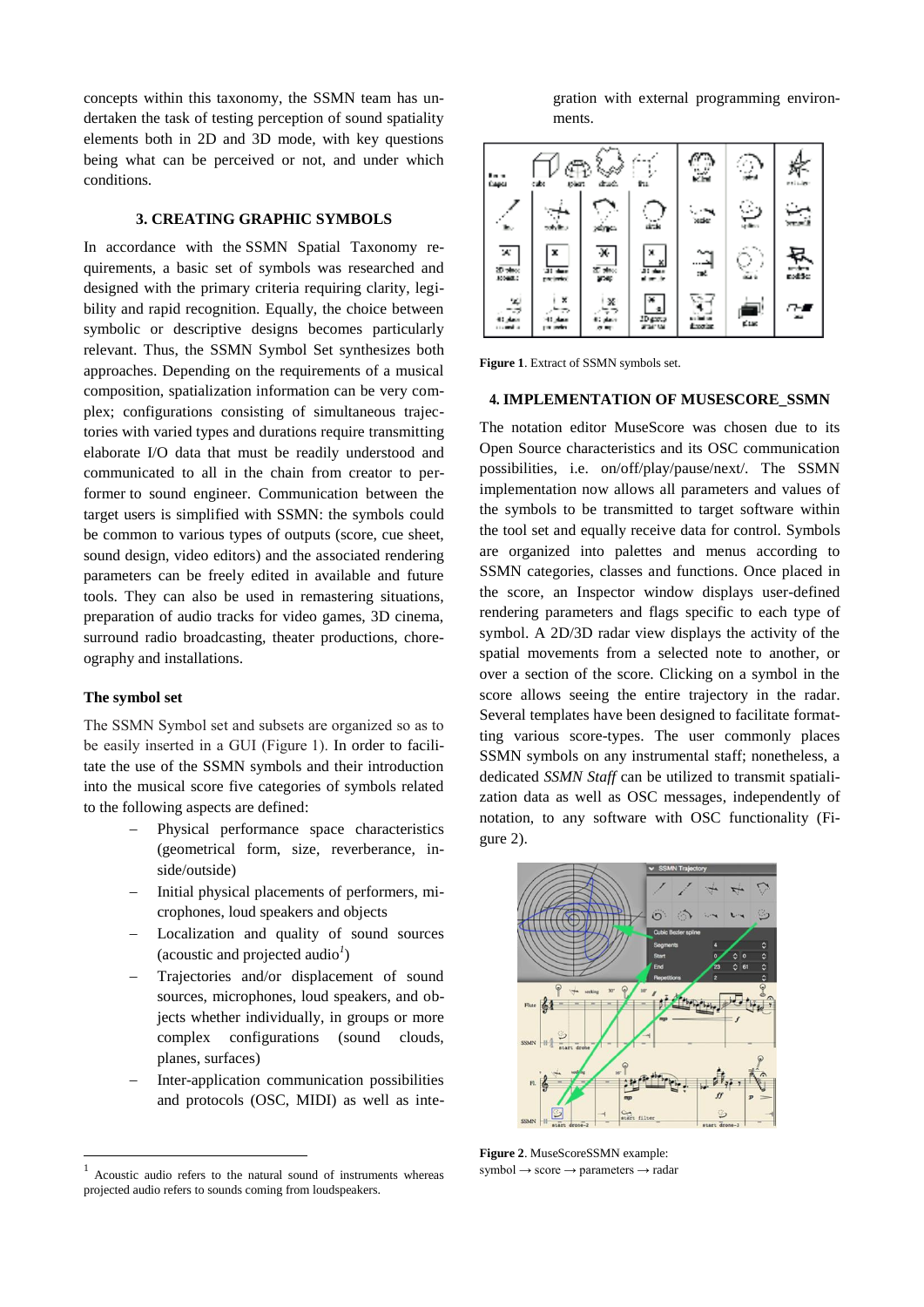# **5. INTER-APPLICATION COMMUNICATION**

The use of OSC (Open Sound Control) possibilities allows messages to be directed to various target software modules. Typically, spatialization data from MuseScoreSSMN flows to an audio renderer-engine capable of spatializing in various output formats, e.g. Ambisonic B-Format, WFS, multi-channel encoded audio files. OSC messages and RAW data are also routed to DAW (Digital WorkStation) or to programming environments (e.g. SuperCollider, C-Sound, MaxMSP.) At this time exporting possibilities include MusicXML and SVG.

## **6. DEVELOPING THE RENDERING ENGINE**

Compatible with the Open Source Initiative for standardized Max/MSP Module, the SSMN Rendering Engine has been engineered to allow real-time spatialized audio rendering and visual feedback for all SSMN activity. Functionalities include OSC routing over UDP ports, and user control of encoding and decoding in various formats; the user determines speaker configuration, designs the distance characteristics and is able to select effects such as reverb, air absorption, and Doppler. All audio activity can be saved and reopened in common audio file formats. Real time visual feedback allows the user to monitor single or multiple trajectories and sound placements in 2D/3D. An AUAmbi plug-in allows communication with audio software that have AU implementation. In order to facilitate overall OSC control, a set of descriptions were created that would allow multiple cross-application communication, also adaptable to other protocol context such as SpatDIF and MusicXMuse-SoreML (Figure 3).



**Figure 3**. SSMN Rendering Engine main screen.

# **7. TWO CASE STUDIES**

#### *Urwerk* **by Vincent Gillioz**

A first SSMN case study consisted of a film score, which revealed the combining of instrumental notation with 3D

spatialization effects to be integrated into 3D cinema. Here a score for 9 instruments and electronics was originally notated in a popular score editor. Initially the composer created his personal symbols and spatialization annotations, but was limited to hearing the results in a stereo version. He now exported his score in MusicXML format (notation only), and imported it into Muse-ScoreSSMN utilizing the SSMN spatialization symbols. Then, the composition with accompanying audio files was rendered in B-Format onto an Ambisonic speaker system. Having been able to audition the impact of the sound motion, he could consequently edit and modify various parameters of SSMN symbols to his taste and allow for more coherent musical effects. Interestingly, Gillioz had little experience in spatialization at first and began by creating erratic sound movements – skips and wide jumps at 8thnote-120BPM rate. His esthetics obliged him to modify the displacement rate (speed and distance). Having mastered the process, he modified the score as necessary and gave us precious feedback.<sup>2</sup>

#### *CHoreo* **by Melissa Ellberger, choreographer**

*CHoreo* was a simple case study demonstrating advantages in using SSMN within a rehearsal context. A choreographer trained performers wearing portable loudspeakers to move along trajectories in a hall. Sound files projected from the portable loudspeakers accompanied the body movements. In play mode, MuseScoreSSMN triggered sound files transmitted to the SSMN Rendering Engine, all the while sending streams of OSC data controlling the 3D spatialization process. The performers could execute their roles by following the printed MuseScoreSSMN; the learning process prior to an actual public presentation was greatly facilitated (Figure 4).



**Figure 4**. *CHoreo* trajectory score**.**

1

<sup>2</sup> *Urwerk* score/renderer/qtmovie (binaural version) can be accessed at <http://blog.zhdk.ch/ssmn/movies/>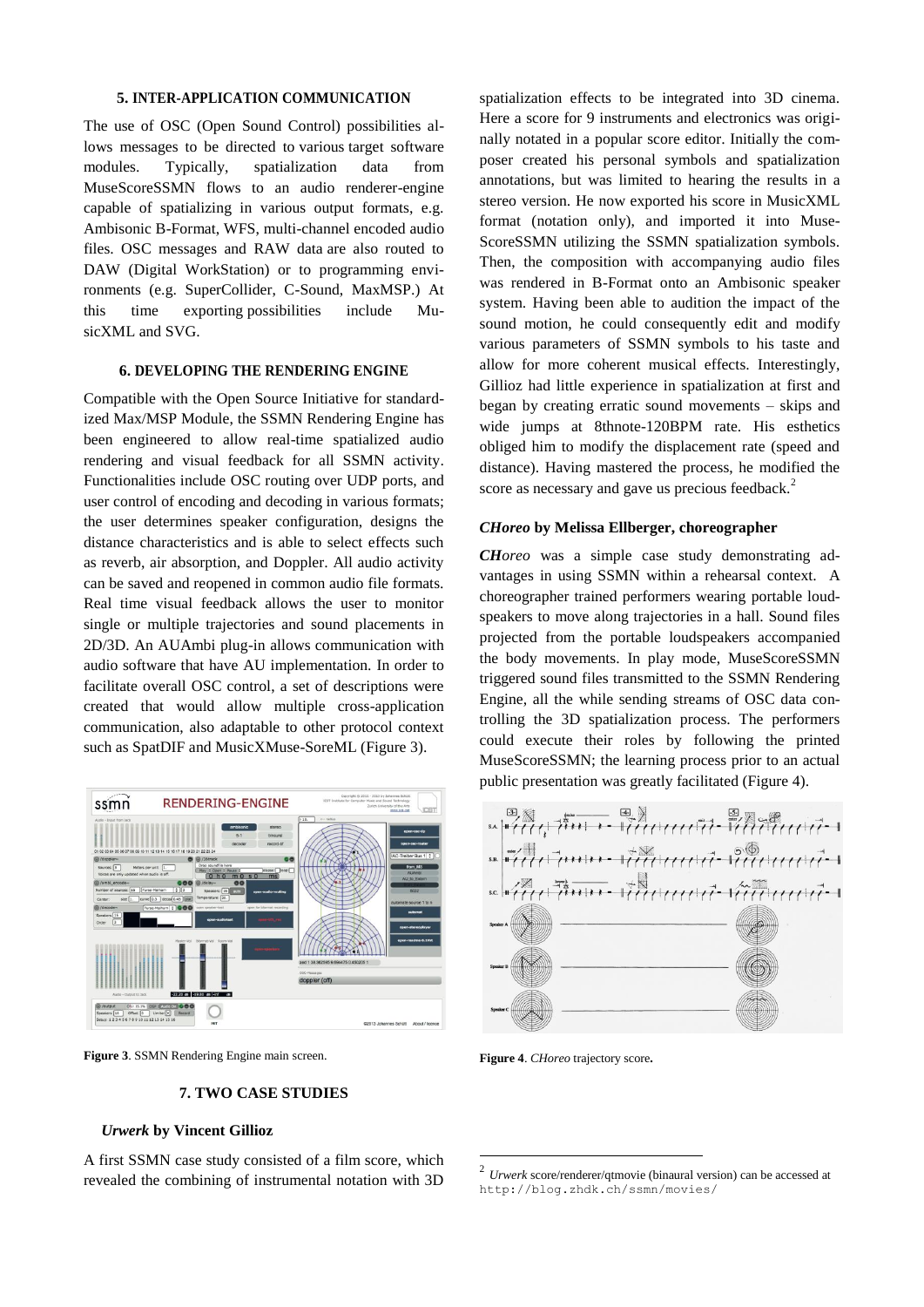## **8. CONCLUSION**

At this stage of the "work-in-progress" of SSMN, its basic workflow is optimized for the user case in which notation for instrumental music (often incorporating live electronics) is introduced into a music editor and spatialized audio rendering is a requirement. Other user cases include the additional use of audio files managed within DAW software. SSMN equally targets state of the art venues, namely 3D cinema (with a great need for encapsulating height information into surround systems), 5.1 radio and web-based broadcasting (video, music and radio theater productions), choreography notation, artistic multi-media and interactive installations, surround CD, DVD and Blu-Ray market, as well as game design.

An SSMN user group provides inestimable feedback. Questions that are continuously taken into account concern the type of strategies adopted, their usefulness, the choice of symbols, the clarity and speed of recognition, the flexibility offered by the tool set and overall user friendliness. Performers and audio engineers note that they find useful features that allow them to consult both a printed version of the score containing the SSMN symbols as well as its electronic version allowing rendering the symbols in an active timeline.

The potential of the prototype was also tested with several choreographers and their composers at Tanzhaus Zurich. Results of the SSMN project have been incorporated into the composition curriculum at the Zurich University of the Arts and have been presented at the Haute École de Musique of Geneva. The actual experience with the composers, interpreters and composition students has shown that they have experienced increased awareness of spatialization possibilities within their own creation process and developed an augmented spatial listening acuity. A future SSMN goal addresses developing awareness of spatialization through pedagogical interactive software for all school ages as well as for pre-professional music education. There also appears to be a need within musicological research for archiving and assuring the perennity of electroacoustic music, transcribed with symbols for study purposes. It is also expected that the SSMN project will contribute to generating a sustainable impact on creative processes involving three-dimensional spatialization.

Further aspects are also being investigated such as the integration within the MusicXML protocol and SpatDIF compatibility (Peters, Lossius and Schacher 2013). The SSMN tools set and documentation are available to the scientific and artistic communities via a website that has been setup to document project results, distribute the

software, and receive user input.<sup>3</sup> The SSMN workflow is shown below (Figure 5).



**Figure 5**. Basic MuseScoreSSMN I/O workflow.

#### **Acknowledgements**

The SSMN research team is grateful for the assistance and support offered by the Swiss National Foundation for Scientific Research, the members of Institute for Computer music and Sound Technology – University of the Arts of Zurich, the Computer Music division of the Haute École de Musique of Geneva, composers Vincent Gillioz, Mathias Aubert, Adam Maor and participants of SSMN courses and Tanzhaus choreographers.

#### **REFERENCES**

- [1] Ellberger, Toro-Perez, Schuett, et al., "Spatialization Symbolic Music Notation at ICST", *Proceedings ICMC|SMC*, Athens, 2014, pp. 1120-25.
- [2] Wright, Freed, and Momeni, "OpenSound Control: State of the art 2003", *Proceedings of the 2003 Conference on New Interfaces for Musical Expression* (NIME-03), Montreal, Canada, 2003.
- [3] Agon, Assayag, and Bresson (Eds.), *The OM Composer's Book Vol. 1.,* Collection Musique/Sciences, Editions Delatour France/IRCAM, 2006.
- [4] Cont, Giavitto, and Jacquemard, "From Authored to Produced Time in Computer-Musician Interactions", *CHI 2013*, Workshop on Avec le Temps! Time, Tempo, and Turns in Human-Computer Interaction, Paris, France, ACM, 2013.
- [5] Favori, Jean, "Les Unités Sémiotiques Temporelles", Mathematics and Social Sciences, 45<sup>e</sup> année, n°178, pp. 51-55.

1

<sup>3</sup> http[://blog.zhdk.ch/ssmn/](http://blog.zhdk.ch/ssmn/)